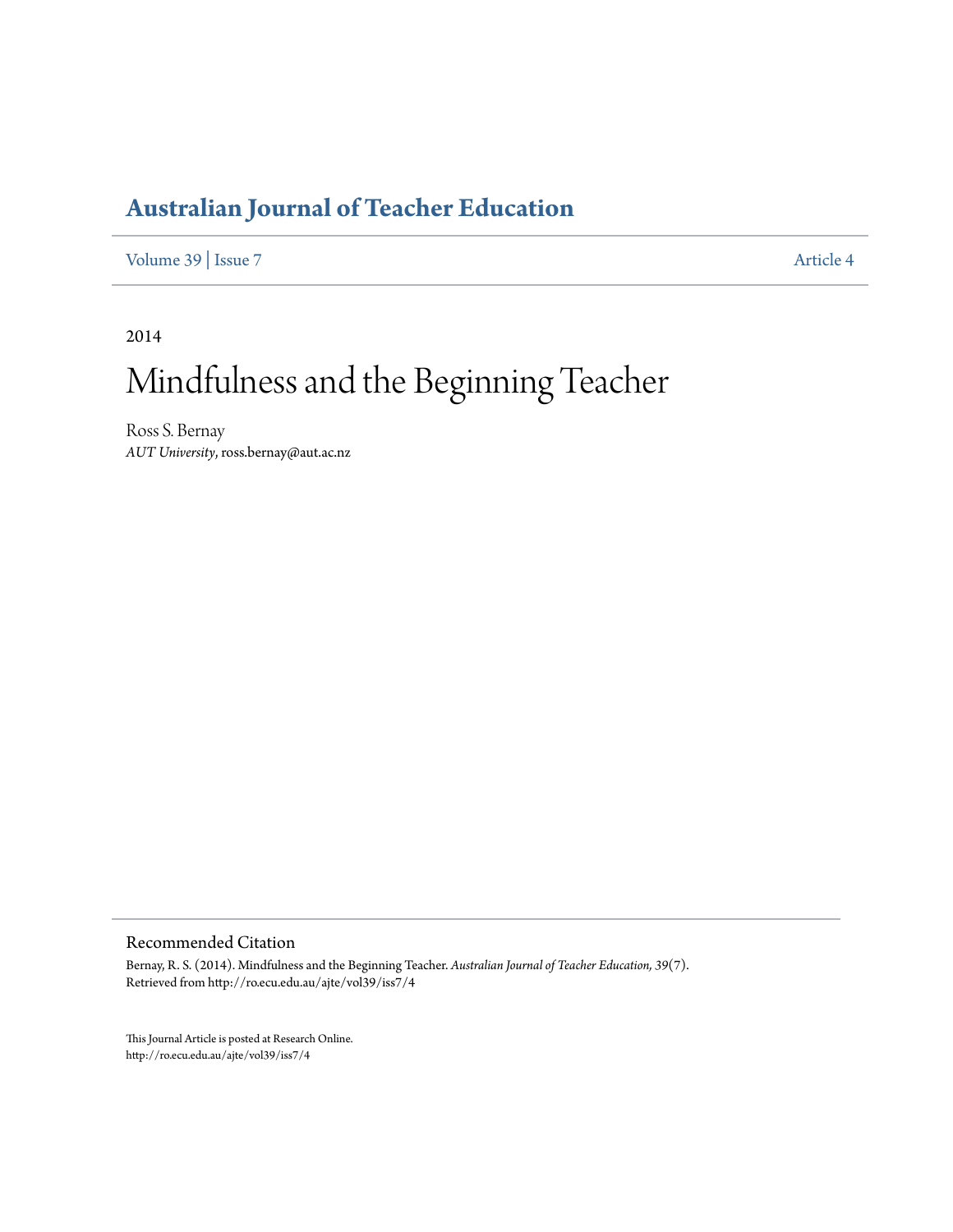### **Mindfulness and the Beginning Teacher**

Ross Bernay AUT University New Zealand

*Abstract: This article reviews a hermeneutic phenomenological study of five beginning teachers who were introduced to mindfulness during their initial teacher education programme. The participants kept fortnightly journals and engaged in three interviews with the researcher to assess the benefits of using mindfulness during the first year of teaching. The participants in this study discovered through their lived experiences of using mindfulness in their first year of teaching that their personal wellbeing was enhanced, stress was reduced, and they could focus greater attention on their lesson planning and their students. They responded rather than reacted emotionally to student needs. The results of this study suggest that introducing mindfulness in teacher education could enhance the wellbeing of student teachers and beginning teachers and enhance job retention.* 

#### **Introduction**

Being a teacher is a very stressful occupation. A number of studies have indicated that many teachers leave the profession within the first five years. In New Zealand, Elvidge (2002) reported that 37% of teachers resigned by the end of the third year of teaching; Cameron, Baker and Lovett (2006) re-confirmed this alarming statistic and added that only 25% of those teachers return to the classroom. Although these statistics vary around the world, the statistics cited in New Zealand are matched in one survey in the United States, with 40% leaving within the first five years (Viola, 2009). Many countries including New Zealand provide induction and mentoring programmes for teachers to improve teaching quality and retention.

Very few teacher induction or mentoring programmes address the need for personal and professional support to promote wellbeing and cope with the demands of the profession. When coping strategies are included to manage these stressors, greater retention is achieved (Gless & Moir, 2004). Mindfulness, being present moment focused without judgement (Kabat-Zinn, 2003; 2005; May, 2006), and exercises to build a teacher's mindfulness, may provide a new way of perceiving their experiences and to meet the expectations of the classroom.

This article is a summary of the hermeneutic phenomenological study of five first year teachers' lived experiences using mindfulness completed for my doctorate in education.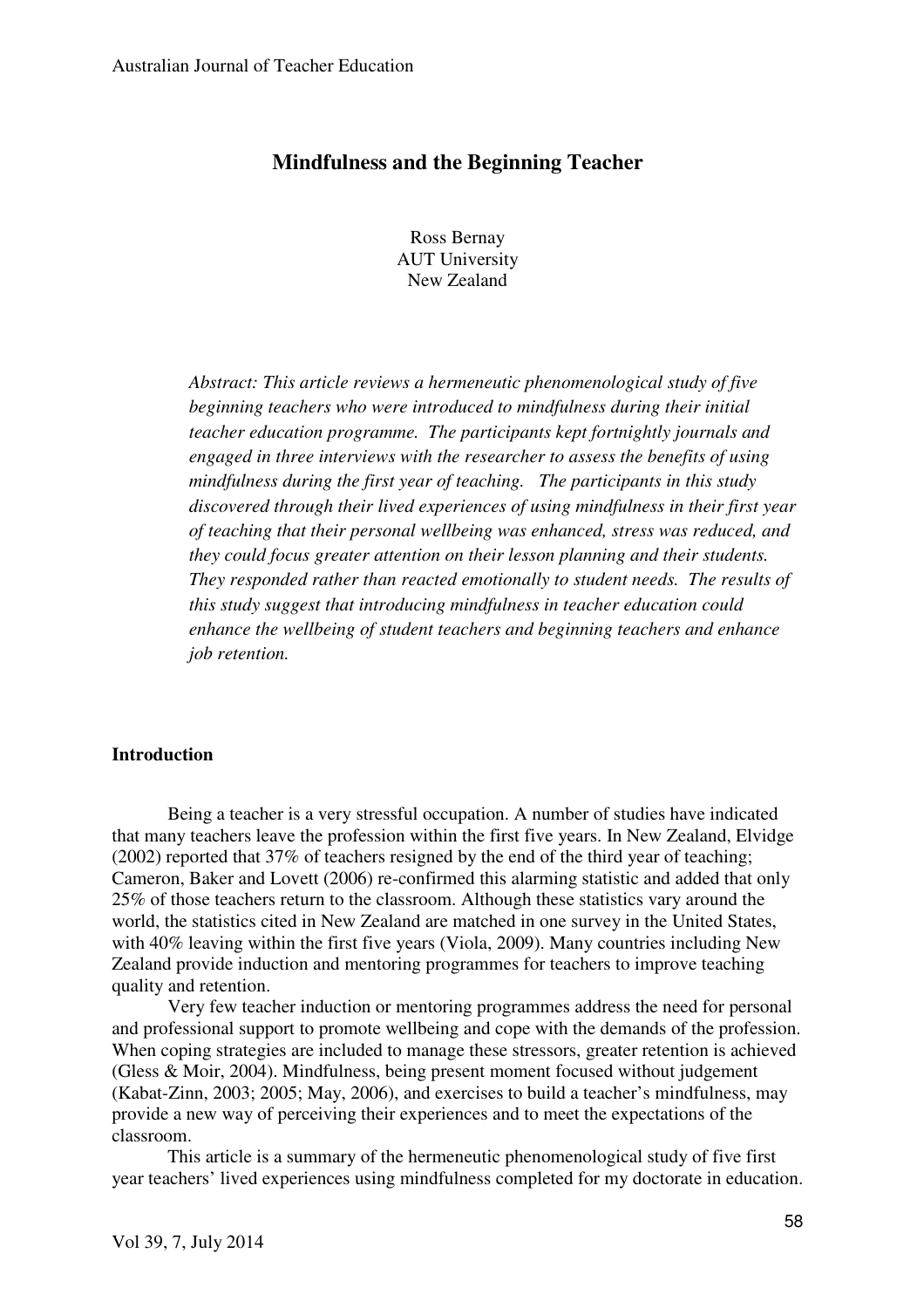The aim of the study was to review the effects of mindfulness on the professional lives of a group of beginning teachers. Based on perceived reductions in stress, an improved sense of wellbeing, and increased ability to cope with the needs of individual students, the results of the study indicated that mindfulness could be a significant part of the initial teacher education and professional development programmes for the participants.

#### **Literature Review**

#### **Defining mindfulness**

Mindfulness traces its roots back to Buddhism but can also be found in most religions of the world and indigenous traditions. In *Pali,* the language of Theravada Buddhism, mindfulness is *sati,* an active state of mind in which individuals focus their attention on a subject and direct that attention through thinking and reflection to a deeper consciousness (Gethin, 2011). Through engaging in mindfulness, an individual is able to focus concentration and gain insights for living and decision making. Mindfulness can be interpreted as a meditative exercise as well as a way of being in the world. Sharples (2003) evidenced mindfulness in Judaism, Hinduism and Christianity through contemplative practice and prayer. Many indigenous traditions include mindfulness practice. In a New Zealand study, the nature of contemplation and mindfulness was evident through the principles of *Ata*, a Māori philosophy that guides personal practice highlighting the importance of quality space and time through reflection, an integral part of mindfulness practice (Pohatu, 2000).

In a western context, Kabat-Zinn (2003) is considered to be a key proponent of mindfulness. His research at the Mindfulness Based Stress Reduction Clinic focused on the benefits of mindfulness meditation as *present-moment, focused, awareness without judgement*. Langer (1997), in contrast, discussed the importance of mindfulness in everyday life without a meditative component and noted benefits in improved frame of mind and increased ability to find new and creative solutions. She has defined mindfulness as: "continuous creation of new categories; openness to new information, and implicit awareness of more than one perspective (Langer, 1997, p. 4).

The research in this study draws upon the wisdom from the world's religious traditions, researchers, and indigenous populations to define mindfulness. In this study, mindfulness means being present in each moment in order to focus attention and be totally engaged with whatever is happening, with compassion, curiosity and openness (nonjudgement). The participants in this study learned various exercises to strengthen and build their individual mindfulness.

#### **Benefits of mindfulness**

In the health sector, a range of benefits of mindfulness have been noted for individual patients with a variety of medical ailments over the past 30 years. Since 2004, research in education began to focus on mindfulness for general wellbeing for all which has also been a recent focus for health related studies. Benefits included reduced anxiety and emotion regulation noted in reductions in stress-cortisol (Willis, 2007; Fogarty, 2009) and a thickening of the prefrontal cortex which is associated with emotion regulation (Lazar et al.,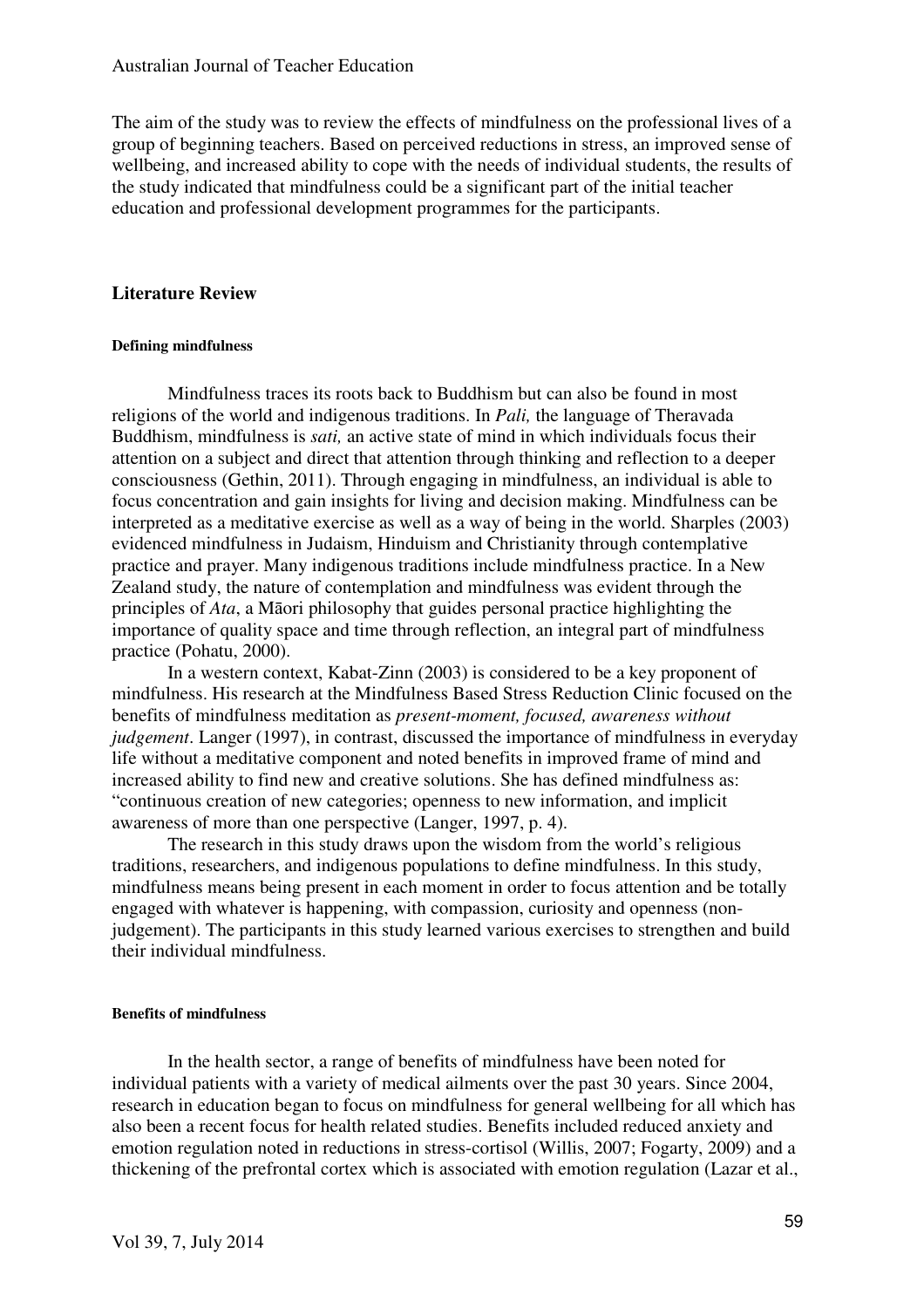2005; Cahn & Polich, 2006). Yook et al. (2008) found through a series of questionnaires that participants reported improved sleep patterns. Improvements in attention and focus were shown in two studies (Tang et al, 2007; Jha, Krompinger, & Baime, 2007) using the ANT (Attention Network Test) designed by Rueda, Fan, McCandliss, Halparin, Gruber, Lercari & Posner, 2004). In two separate studies in 2008, Zyklowska et al. and Semple and Lee (2008), similar positive results were confirmed for a number of people with ADHD who had participated in mindfulness training. Additional benefits of mindfulness may also improve a teacher's ability to make decisions and choices for effective classroom practice. All of the benefits described here would be useful for all teachers.

#### **Mindfulness for Teachers**

Before undertaking this study with beginning teachers, mindfulness research in the field of education was reviewed. The key focus of mindfulness in education research focuses on the effects of mindfulness for students in the classroom to promote general wellbeing, yet limited studies of the value of mindfulness for teachers themselves have been conducted. Stress reduction was noted for pre-service teachers following a study of mindfulness at Victoria University in Melbourne (Kostanksi, 2007) and in a similar study by Poulin, Mackenzie, Soloway and Karayolas (2008) in Canada. Ongoing research at Naropa University in Colorado (Boyce, 2007) noted that mindfulness meditation promoted new learning and personal development for teacher trainees. The benefits reported in these studies with pre-service teachers prompted the research reported in this article. More recently in a study conducted by Flook, Goldberg, Pinger, Bonus and Davidson (2013), 18 teachers showed significant improvement in attention and focus, self-compassion, and psychological symptoms and reductions in burnout as compared to a control group.

Across the United States, a growing number of professional development programmes for teachers that include mindfulness have been established, such as Parker Palmer's Courage to Teach (Intrator & Kunzman, 2006), Cultivating Emotional Balance at the University of California, San Francisco (Mind and Life Institute, 2007), and Cultivating Awareness and Resilience in Education (CARE) at the Garrison Institute in New York (Jennings, Snowberg, Coccia, and Greenberg (2011); all showing a range of benefits including increased self-regulation, attention and non-judgemental awareness, key mindfulness skills.

As noted above, there are a greater number of studies detailing the effects of mindfulness for students when used in classroom programmes. Following a conference in Vancouver, British Columbia, a number of small research projects in the tertiary education field were summarised in a book by Hocking, Haskell and Linds (2001) indicating initial positive results. Zajonc (2006), Boyce (2007) and Hyland (2010) also reported similar benefits in their studies with tertiary students; Hyland also adding that mindfulness exercises improved learning.

The research in mindfulness for students and teachers provided a foundation for the study of mindfulness for beginning teachers highlighted in this article. The research considered the effect of mindfulness in reducing stress during the first year of teaching and in enhancing the ability of the teachers to cope with the demands of the classroom. This article reviews the results of the study of beginning teachers using mindfulness as well as implications for initial teacher education and professional development programmes. Directions for future research for classroom implementation including further investigation of benefits of introducing mindfulness to children and adults in all educational settings is also discussed.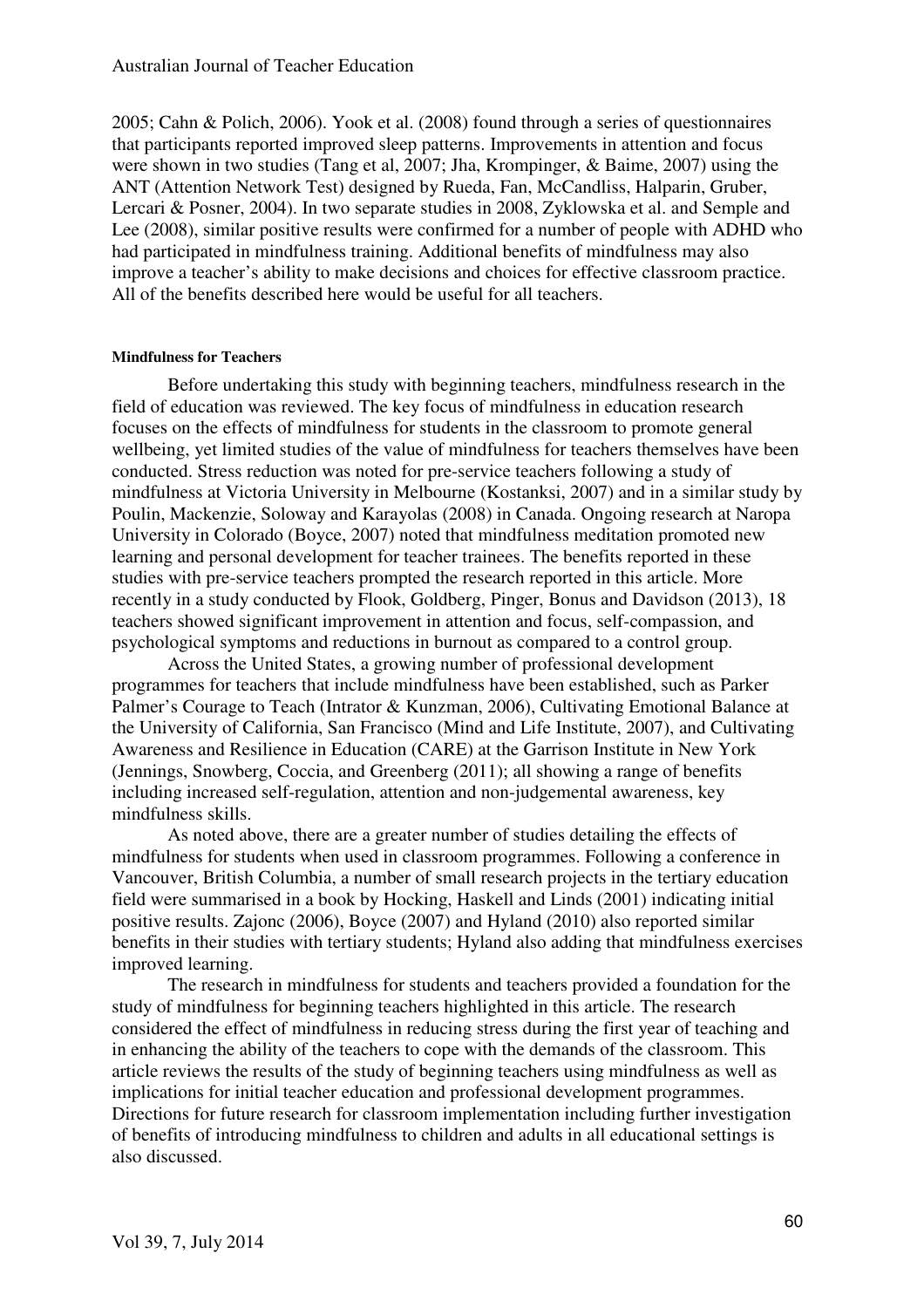#### **Design of the study**

Forty-three primary school teacher education students at AUT University in Auckland, New Zealand, were introduced to mindfulness and a series of strategies to build mindfulness in everyday life. The 'deliberate' mindfulness strategies practiced by the participants included: mindful eating, breath awareness, body scan, sitting meditation, and walking meditation. Student teachers were encouraged to employ mindfulness in every moment of their own daily lives (e.g. brushing their teeth, driving, planning lessons for students). Student teachers engaged in one of the practices in each lecture for twelve sessions in their first year of study; eleven in their second year and ten in their final year. Each strategy was introduced during the first year of their academic studies and one exercise was practiced once per week at the start of a lecture for approximately ten minutes. (See appendix for specific details of these practices.) Activities were included in lectures in a number of papers throughout their three year study. Additional opportunities were available at lunchtime sessions.

Participants who volunteered to be a part of the study, after securing their first teaching position, engaged in a full-day review session (retreat) with a mindfulness trainer. The four female participants and one male participant taught in a variety of settings (early childhood, primary, relief teaching, a Montessori unit and an international school).

The following research question underpinned this study: What is the lived professional experience of beginning teachers who have been introduced to mindfulness during initial teacher education? The question had two key components:

- What effect does mindfulness have on the personal and professional resilience of these beginning teachers in their individual contexts?
- Can introducing mindfulness lead to greater ability to cope with the demands of the first years of teaching, and possibly lead to improved academic achievement and social relationships for students?

#### **Data gathering and analysis**

After being introduced to and engaging with mindfulness and activities to build their mindfulness skills, the five participants completed fortnightly journal entries during their first year of teaching. Each participant was then interviewed three times: after the first five journal entries, after the next five journal entries and then following the first term of their second year of teaching. This data was read, cross-checked for comparisons by the researcher, meditated upon, and then key ideas and themes written up in draft form for participants to review and discuss with the researcher. From these discussions, key aspects of their first year of teaching were described noting effects of mindfulness on: their personal and professional wellbeing, their teaching, and their desire to remain in the profession.

The data was interpreted using hermeneutic phenomenology. Using phenomenology a researcher is able to study the lived experience of a 'being' or person (Heidegger, 1953/1996; 75/92; Husserl, 1962/2002). Phenomenology can then be used as a way of knowing or interpreting the information from those lived experiences; requiring focussed awareness so that the experience or object can be described in detail (Husserl, 1962/2002). As a result, understanding or knowledge is gained about each 'being's' perspective of the lived experience (Heidegger, 1975/1992). In this study, phenomenology was used to describe in detail the lived experiences of beginning teachers using mindfulness; what actually happened to them as a result of engaging with mindfulness practices. Hermeneutics joins with phenomenology to allow the researcher and the participants to understand and interpret how to describe those lived experiences and what those experiences might mean to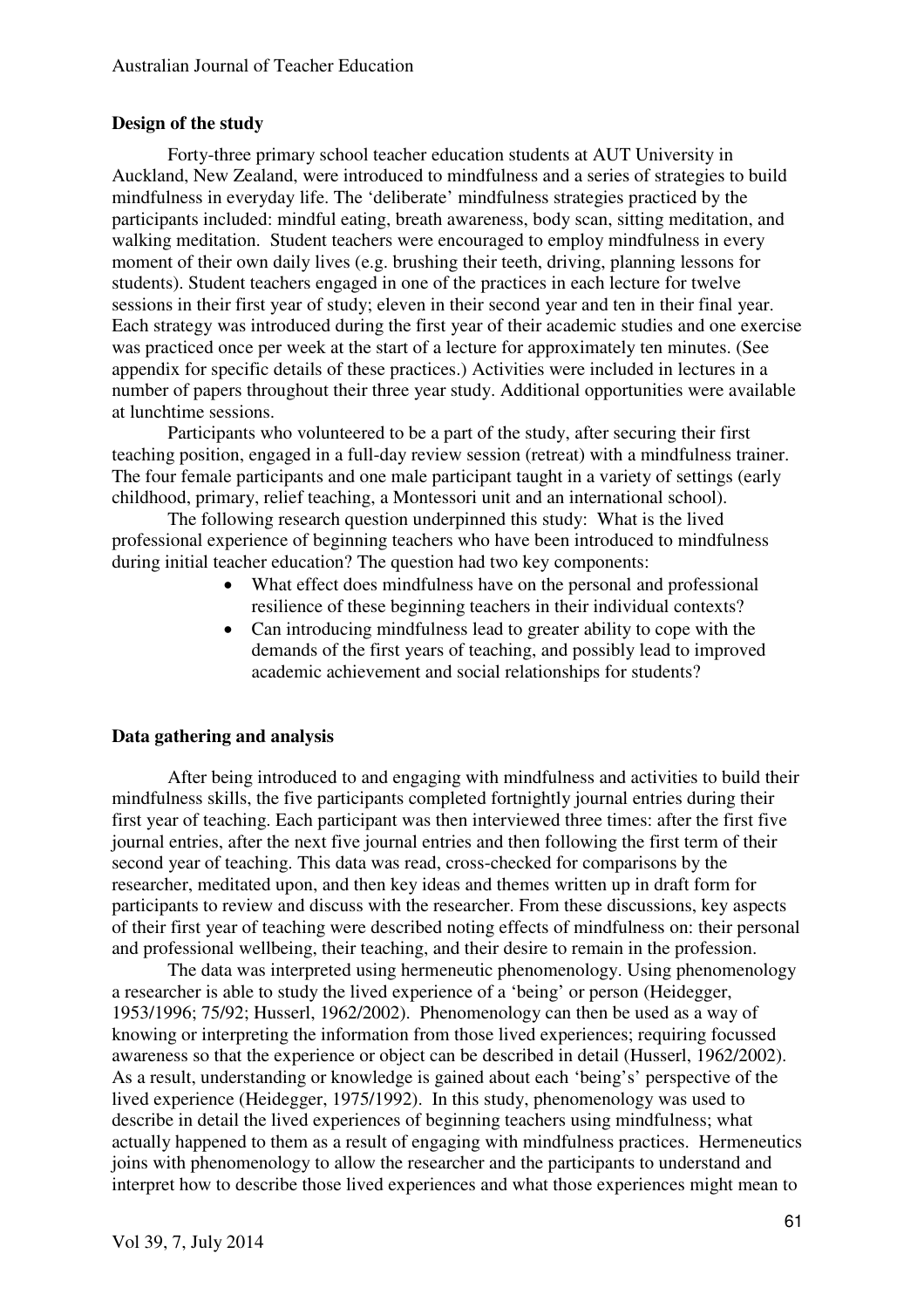the researcher and to the participants to add to the body of knowledge related to the lived experiences of first year teachers.

Hermeneutics is the art of interpretation to gain insights about information; (Dowling, 2004). In this study, the beginning teachers' lived experiences using mindfulness were used to provide insights about a potential resilience strategy. A significant aspect of hermeneutics is that interpretation goes beyond what is seen on first perception but goes deeper into the context of the individual or other related factors to paint a more detailed picture (Heidegger, 1975/1992; 1953/1996; Dowling, 2004). Researchers and participants 'play' with the data and the subsequent interpretation going back and forth in a hermeneutic circle (Gadamer, 1960/1995; 1976) allowing individual contexts and perceptions to influence the analysis in the final stages.

Two different phenomenological processes were used to interpret the data. Firstly, the data was analysed using a lens based upon Husserl's (1976/1985) proposal that with focused concentration on an object or experience, a researcher would be able to describe the essence of a particular phenomenon; in this case, the experience of beginning teachers using mindfulness. This description would not be influenced by personal history or preconceptions. In contrast, Heidegger (1953/1996) believed that it was impossible to 'bracket' personal history and pre-conceptions which were built up over time and were an integral part of a 'being's' ability to interpret. Therefore, in the second phase of data analysis, the researcher drew upon personal history with mindfulness, pre-conceptions and individual contexts to draw insights beyond the initial descriptions of the beginning teacher's experiences.

Mindfulness meditation was also used to gain knowledge in the data interpretation cycle. Zajonc (2009), outlined a contemplative inquiry model incorporating mindfulness that he proposed is as important to gaining new knowledge as a scientific positivist researchapproach (Zajonc, 2009). Zajonc's model was drawn upon to interpret data and present the findings. This epistemology of love, used by Zajonc, has nine components to serve as a guide when engaging in contemplative inquiry: "respect for the 'other' and what he/she brings; gentleness; intimacy; participation; vulnerability *so* the meditator is open to the confusion, the jumble of emotions, feelings and thoughts; transformation; organ formation (creating new understanding; new ideas); illumination, a specific light shining on the new organ in meditation to perceive it from all angles and new insight" (Zajonc, 2009, p. 187).

As part of the data interpretation cycle, interview transcripts and journal entries were read and reread, followed by a mindful meditation, and then a period of writing. The mindful meditation started with a focused concentration to describe the phenomenon using a Husserlian lens followed by a deeper meditation to gain new insights using a Heideggerian lens. The researcher and the participants then engaged in a hermeneutic circle of interpretation as described above to refine the descriptions of their lived experiences.

#### **Findings**

Each of the five participants developed their own form of mindfulness practice based on the exercises they were initially shown. Although they were using mindfulness in their everyday activities (gardening, talking to students), several of the participants did not engage in formal mindfulness practice until the end of the second term when they felt overwhelmed with stress. A variety of practices were used by different participants but all participants engaged with the body scan and breath focus regularly.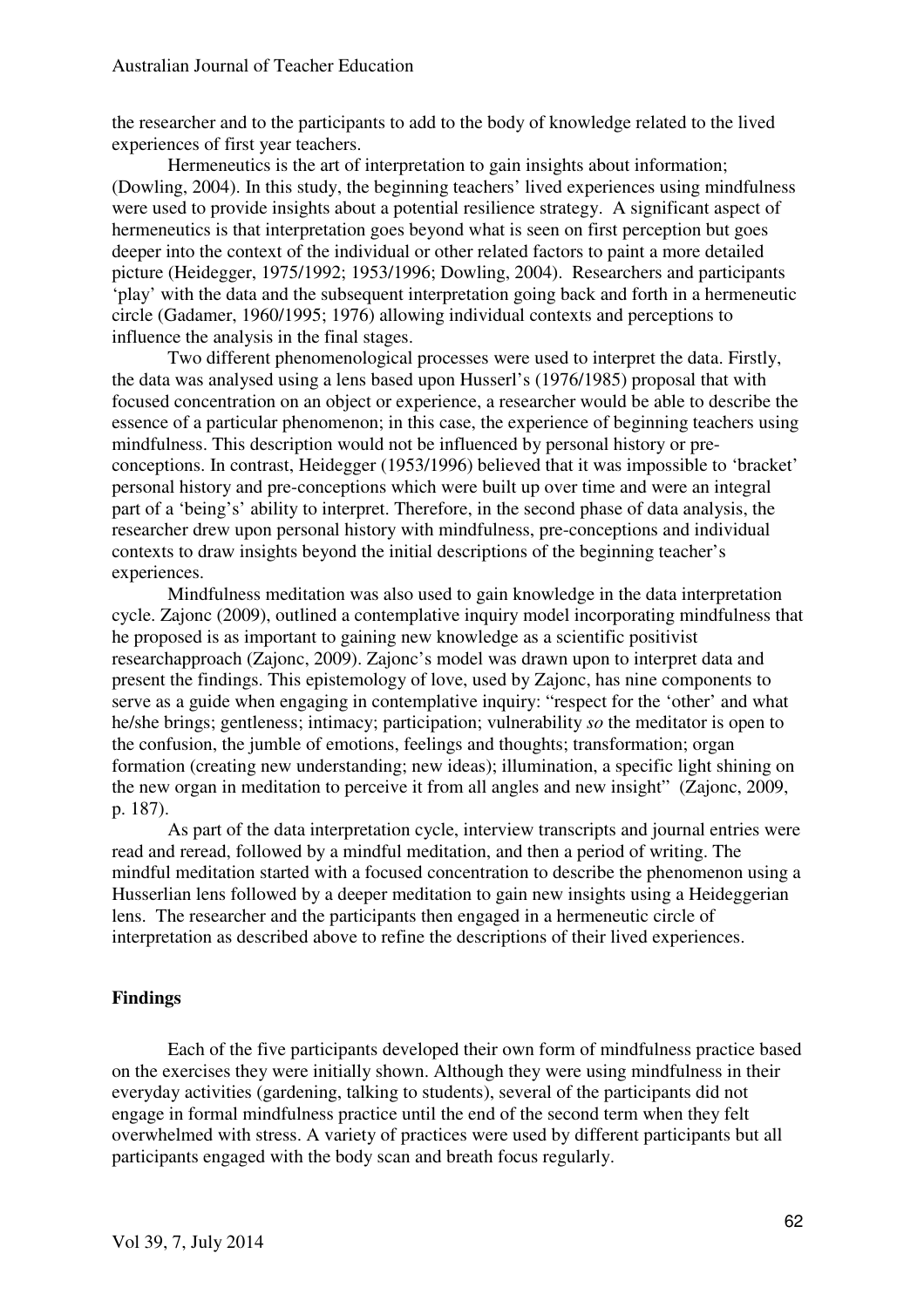#### Australian Journal of Teacher Education

All of the participants were aware that they were 'noticing' and observant in the moment. One of the participants was pleased with her ability to notice children's needs and be able to respond. Another noticed that her own body language changed and her muscles tensed when she had to focus on behaviour management instead of her lesson. One participant described her greater efficiency throughout the day because she was mindful in each moment. The participants noticed a reduction in stress once they had been engaging in the practice more regularly. More regular practice was evident after the end of term 2 when each participant was feeling the stress of coping with the demands of the classroom. They were also finding that their lessons were more creative and that they were able to integrate actual mindfulness practices into their teaching.

Key themes that emerged included: striving for perfection, connecting through awareness, and gaining authenticity.

*Striving for perfection:* Once participants focused on a regular mindfulness routine, they found that they were judging their own practice. Non-striving is a very important aspect of mindfulness which was very difficult for the beginning teachers who were constantly asking themselves: 'how do I practice it better myself, finding the time within my busy schedule?. When this was pointed out to them, they were reminded to be nonjudgemental of themselves and began to see how they could connect this to their awareness of children's behaviour so they could respond rather than react in each moment in the classroom.

 Several of the participants were perfectionists; particularly Robert who used mindfulness to improve his soccer playing as well. He was often striving for perfection in his lessons:

> Will I get through this lesson? Will my teaching be good? What will happen next? Will my transition be good? Are the children actually learning? I had all these things going through my mind.

(Robert, first interview, June 2010)

In his classroom, because sports and personal fitness were very important to Robert, mindfulness practices were often related to healthy eating and physical education activities.

One participant spoke of a group of students that was particularly difficult to work with, but once she began using mindfulness regularly and to reflect on these students and how she was teaching them, her teaching became more creative, and the students more interested in what she was teaching, and therefore were engaged in learning, not misbehaviour.

 'Striving for perfection' in all aspects of their teaching was very stressful for the participants who found Term 2 of the school year overwhelming. The enthusiasm of students and teachers from the start of the year had worn off and was compounded by winter illnesses. They continued to try to 'get everything right'. Debbie described this as:

> A steady flow of things you have to do. You HAVE to do. You have to do. You don't ever feel like you've achieved something, and I think I found it's really important to sit back and think. (Debbie, second interview, November 2010)

By engaging with the mindfulness practices, the participants found that in Term 3 and Term 4, perceptions of these difficult times had changed. All participants felt they were responding with greater clarity and more mindfulness and were therefore, less stressed. All participants discussed the importance of setting aside time for meditation of various kinds to de-stress. By the end of the year, they had all come to the conclusion that it was important to *always* engage with mindfulness so that the stressful times were less stressful.

*Connecting through awareness:* Participants were aware of a variety of connections with mindfulness that they had not noticed before: people they met were using mindfulness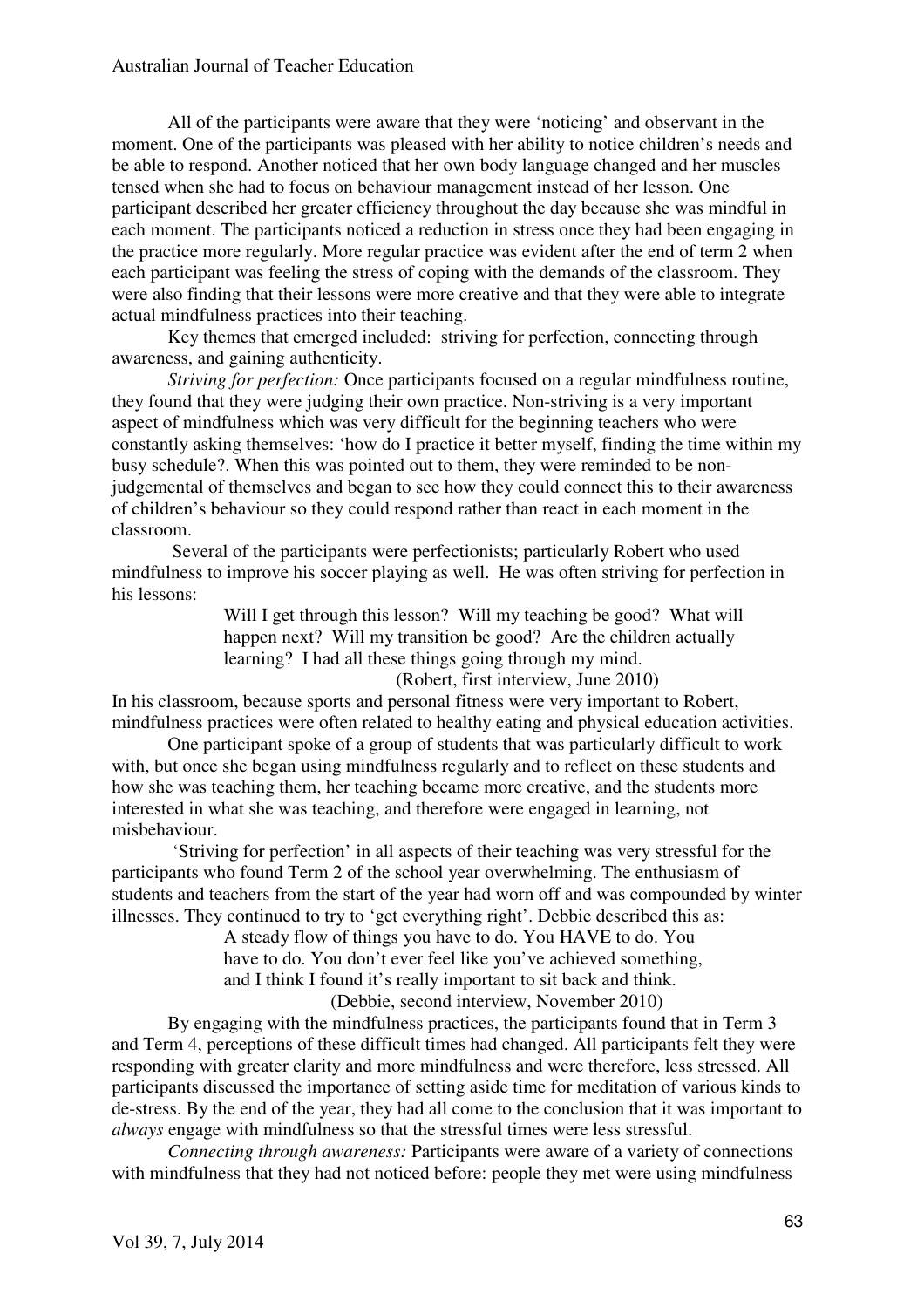including the Te reo Māori teacher. One participant found that mindfulness principles were evident in Steiner's philosophy of education and that therefore she could use her own philosophy of education which was influenced by Steiner to improve her classroom pedagogy. The participants found that being mindfully aware helped them to be true to their own beliefs about all aspects of classroom teaching practice. Participants also noticed clearly how students were making connecting with the activities:

> For the younger groups, I think you just have to make it a bit shorter...just focus on two parts of the body, maybe. Mindful walking, I haven't found that successful with year 2s...it's more mindful running. The older classes from year 4 upwards, it works really well. They follow the instructions a lot better. (Laura, first interview, June 2010)

*Gaining authenticity:* Findings from this study indicated that stressful periods, such as student assessment and parent interviews can trigger first time use. Participants developed acceptance of themselves as practitioners and discovered the value of professional dialogue with their colleagues and with me, the researcher. Finally, I also noted that the participants over the year had developed the characteristics of mindful teachers: authority, authenticity, friendliness (McCown, Reibel, & Micozzi, 2010). Valerie provided a detailed example of the attributes of authority, authenticity and friendliness. She had been struggling with the behaviour of one group of children when teaching a science lesson particularly because she was teaching in an international school and was required to use 'traditional' teaching methods.

> *Two days a week I teach grade 1 science. Grade 1s are the hardest class to remain present in. They demand so much of your attention and energy. Even before considering what content you are teaching.*

(Valerie, journal entry, November 2010)

She discussed this further in her first interview.

*I guess when I am in that class I feel like I try to use my body language as well to come across as assertive as well which I don't enjoy doing. I feel a discrepancy between what I was trained to do, especially in Steiner, and the teacher I am almost forced to be in that 'science' class.* (Valerie, first

interview, January 2011).

Using mindful meditation, Valerie noted that she was aware of the tension in her body, the children's behaviour, as well as the discrepancy between how she was teaching and her personal philosophy of teaching. From that point, during meditation, she often focused on this group, and then began to teach the science concepts through story and art which she preferred and so did the students; she engaged with the children and found she no longer had to 'fix' their behaviour. The tension in her body was gone, and the children were actually learning the science material.

To summarise the key findings of this study, I turn to the words of one of the participants who noted:

> I dedicate (mindfulness) practice to certain children in my class. My body and mind are much more relaxed and ready to take on whatever happens next. I can reflect on it as I go. So if I find I am getting negative or worried about something, then I can actually go to 'why' right away and look at my perceptions. Usually I can work it out, take perspective, and try to sort it out from there. Definitely reflecting at the end of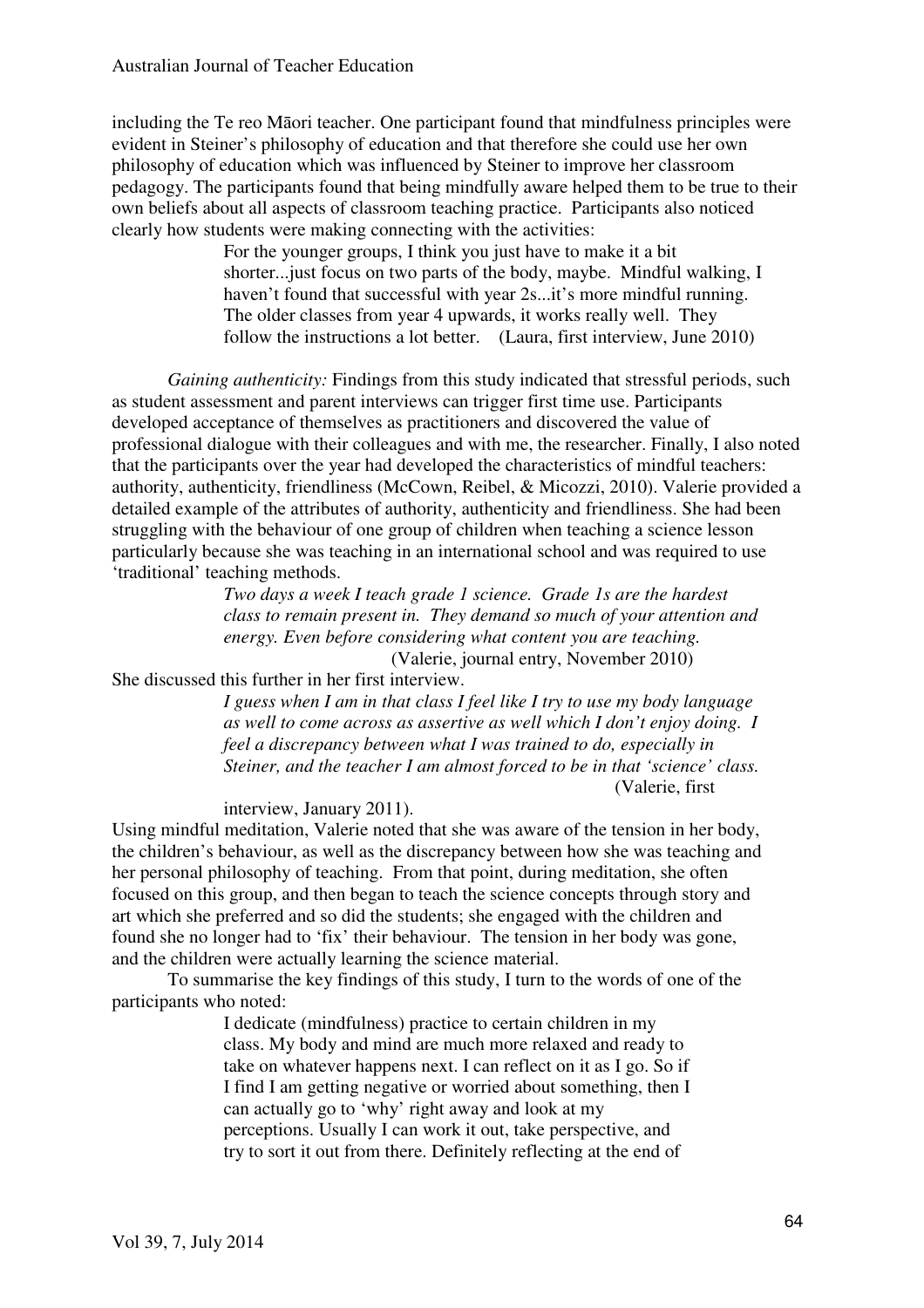the day about what happened in the day and what you have to do.

Do the other stuff obviously, but just maybe try to focus on or be mindful of one thing at a time, don't try to do it all at once. I've learned over the last year that I kind of try to jump into things and I try to be perfect at them right away. And often I'll then feel a bit upset if it's not perfect. But when I take a step back I can see the steps I need to do to get to that point (where everything is accomplished adequately, though perhaps not perfectly).

(Valerie, final interview, August 2011)

Overall findings showed that participants highlighted their greater resilience by using mindfulness. Their stress levels were reduced, they could focus their full attention on the lesson planning and on their students, and they were more authentic in their teaching. In addition, they found they were responding rather than reacting emotionally to the children in their classrooms.

#### **Implications and Future Directions**

The participants in this study all believed, as evidenced in their journals and interview transcripts, that mindfulness had made a significant difference in their ability to cope with the stresses of the first year of teaching. All participants continued to use the practices when interviewed again during their second year of teaching. These findings contribute to the growing body of research in the positive benefits of mindfulness.

This study adds to the body of knowledge of mindfulness for beginning teachers at an individual level to help manage responses to stress, and at a pedagogical level for 'mindful' learning strategies to assist learning. Further, this study contributes to the body of knowledge for mindfulness in research design: mindfulness, as a way of knowing and finding out information using Zajonc's epistemology of love, alongside hermeneutical phenomenology. This is one of very few qualitative studies that used mindfulness in the data interpretation process.

Suggestions for future research in mindfulness in education could focus on organising, conducting and supervising studies in three major areas: specific strategies of mindfulness that work best for teachers' personal and professional use and their inclusion in teacher education programmes; strategies to create a mindful learning environment for young children including an 'effective' mindful teacher profile, and benefits of introducing mindfulness for children in the classroom.

The most significant contribution to the research is that mindfulness has been shown to be identified as a potentially valuable component of teacher education programmes. This study could provide valuable guidance for those considering the importance of pastoral care and resilience training for teachers. This research is relevant for individual teachers who seek ways to cope with classroom stress and different pedagogical methods to foster student achievement. At a higher level, this research should be considered by curriculum planners and educators who develop teacher training or professional development programmes.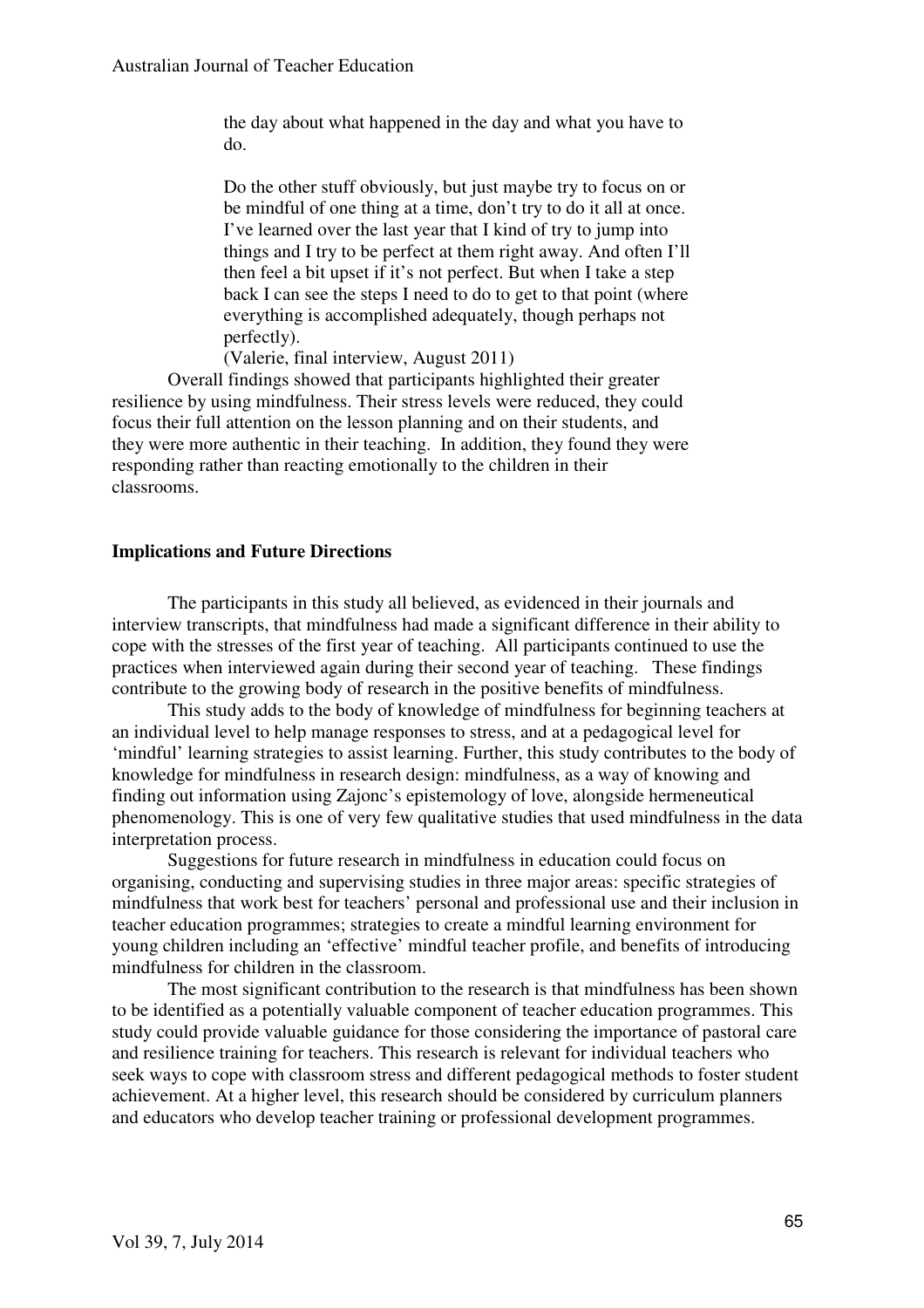# **References**

Boyce, B. (2007). Please help me learn who I am. *Shambala Sun, 15*(3), 66-73, 119.

- Cahn, B. R., & Polich, J. (2006). Meditation states and traits: EEG, ERP, and Neuroimaging studies. *Psychological Bulletin 132*(2), 180-211. http://dx.doi.org/10.1037/0033- 2909.132.2.180
- Cameron, M., Baker, R., & Lovett, S. (2006). *Teachers of promise: Getting started in teaching.* Wellington, New Zealand: New Zealand Council for Educational Research.
- Dowling, M. (2004). Hermeneutics: An exploration. *Nurse Researcher 11*(4), 30-40. http://dx.doi.org/10.7748/nr2004.07.11.4.30.c6213
- Elvidge, C. (2002). *Teacher supply: Beginning teacher characteristics and mobility.*  Wellington, New Zealand: Demographics and Statistical Analysis Unit, Ministry of Education.
- Flook, L., Goldberg, S. B., Pinger, L., Bonus, K., \* Davidson, R. J. (2013). Mindfulness for teachers: A pilot study to assess effects on stress, burnout, and teaching efficacy. *Mind, Brain and Education 7*(3), 182-195. http://dx.doi.org/10.1111/mbe.12026
- Fogarty, F. (2009). *A comparison of mindfulness meditators and non-meditators following writing about negative emotional memories: Are their psychological and physiological responses different?* Unpublished Masters thesis. University of Auckland. Auckland, New Zealand.
- Gadamer, H-G. (1960/1995). *Truth and method* (2<sup>nd</sup> ed.). New York, NY: Continuum.
- Gadamer, H-G. (1976). Philosophical *hermeneutics.* Berkeley, CA: UC Press.
- Gethin, R. (2011). On some definitions of mindfulness. *Contemporary Buddhism* 12(1), 263-279. http://dx.doi.org/10.1080/14639947.2011.564843
- Gless, J., & Moir, E. (2004). *Beyond retention: Mentoring new teachers for instructional excellence.* Santa Cruz, CA: University of California, Santa Cruz New Teacher Center.
- Heidegger, M. (1953/1996). *Being and time.* Translated by Joan Stambaugh. Albany, NY: State University of New York Press.
- Heidegger, M. (1975/1982). *The basic problems of phenomenology.* Bloomington, IN: Indiana University Press.
- Hocking, B., Haskell, J. & Linds, W. (2001). *Unfolding bodymind: Exploring possibility through education.* Brandon, VT: Foundation for Educational Renewal.
- Husserl, E. (1962/2002). The phenomenological theory of meaning and of meaningapprehension. In K. Mueller-Vollmer (Ed.). *The hermeneutics reader.* (pp. 165- 186). New York, NY: Continuum.
- Husserl, E. (1976/1985). The phenomenological theory of meaning and of meaningapprehension. In K. Mueller-Vollmer (Ed.). *The hermeneutics reader.* (pp. 165-186). New York, NY: Continuum.
- Hyland, T. (2010). Mindfulness, adult learning and therapeutic education: Integrating the cognitive and affective domains of learning. *International Journal of Lifelong Education, 29*(5), 517-532. doi:10.1080/02601370. 2010.512792
- Intrator, S.M., & Kunzman, R. (2006). Starting with soul. *Educational leadership, 63*(6), 39-42. Retrieved from www.ascd.org/publications/educational\_ leadership.aspx
- Jennings, P. A., Snowberg, K. E., Coccia, M. A., & Greenberg, M. T. (2011). Improving classroom learning environments with CARE: Results of two pilot studies. *Journal of Classroom Interaction 46*(1), 37-48.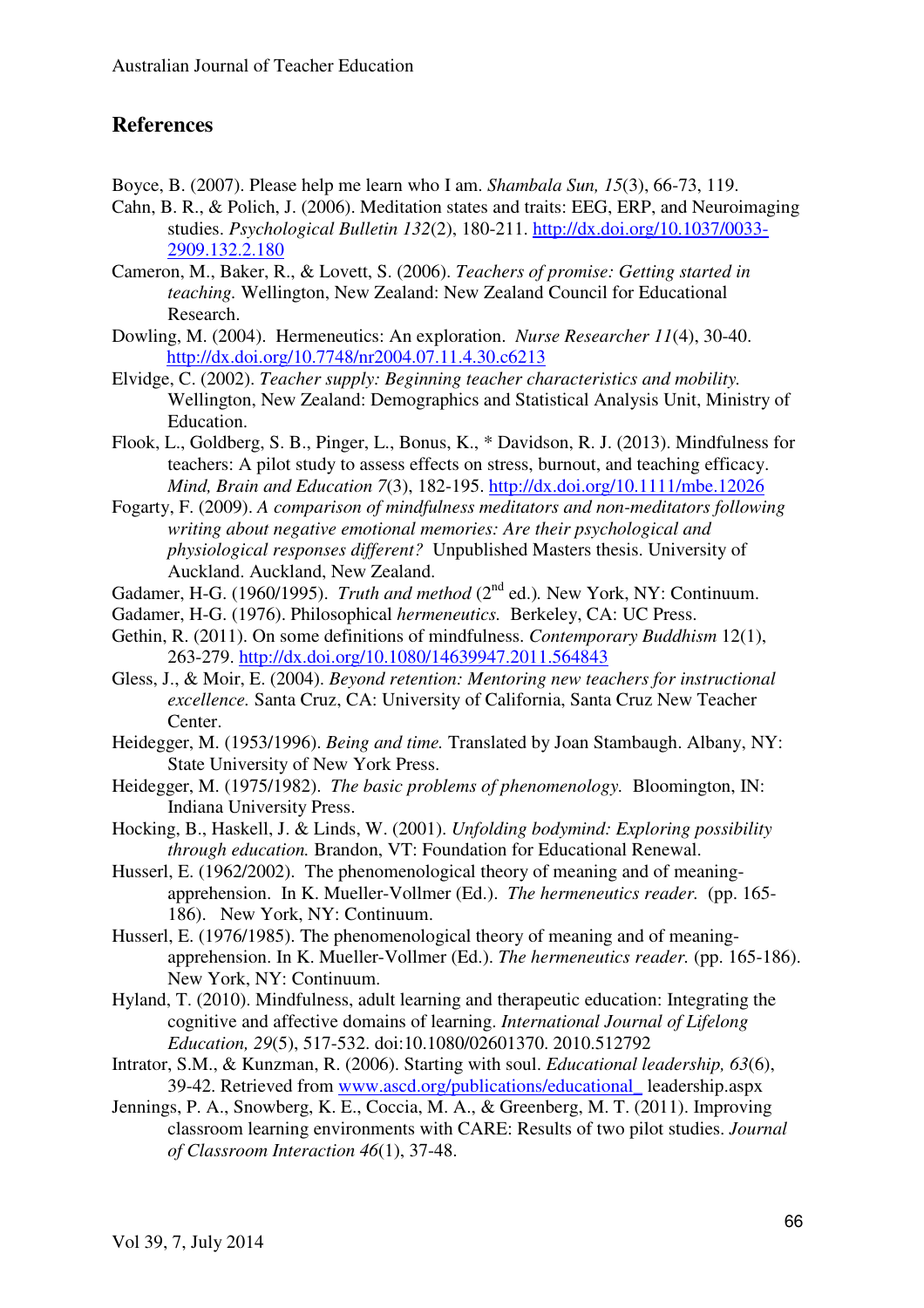- Jha, A. P., Krompinger, J., & Baimer, M. J. (2007). Mindfulness training modifies subsystems of attention. *Cognitive, Affective and Behavioral Neuroscience, 7*(2), 109-119. doi:10.3758/cabn.7.2.109. http://dx.doi.org/10.3758/CABN.7.2.109
- Kabat-Zinn, J. (2003). Mindfulness-Based Interventions in Context: Past, Present, and Future. *Clinical Psychology: Science and Practice 10*(2), 144-156. http://dx.doi.org/10.1093/clipsy.bpg016
- Kabat-Zinn, J. (2005) *Coming to our senses: Healing ourselves and the world through mindfulness.* New York, NY: Hyperion Press.
- Kostanski, M. (2007, November). *The role of mindfulness in reducing stress for pre-service students.* Paper presented at the Australian Association for Research in Education Conference. Retrieved 8 December 2010 from www.aare.edu.au/07/ pap/kos07569.pdf
- Langer, E.J. (1997). *The power of mindful learning.* New York, NY: Addison-Wesley-Publishing.
- Lazar, S.W., Kerr, C.E., Wasserman, R.H., Gray, J.R., Greve, D.N., Treadway, M.T., McGarvey, M., Quinn, B.T., Dusek, J.A., Benson, H., Rauch, S.L., Moore, C.I., & Fischl, B. (2005). Meditation experience is associated with increased cortical thickness. *Neuroreport 16*(17), 1893-1897. http://dx.doi.org/10.1097/01.wnr.0000186598.66243.19
- Mind and Life Institute. (2007). *The Cultivating Emotional Balance Program.* Retrieved 24 November, 2008 from http://cc.msnscache.com/cache.aspx?q= university+of+california+san+francisco+cultivating+emotional+balance &d=74460963999373&mkt=en-NZ&setlang=en-NZ&w=3cd0bac,d39bd131
- Pohatu, T. (2000). *Ata: Growing respectful relationships.* Auckland, New Zealand: Selfpublished article.
- Poulin, P. A., Mackenzie, C. S., Soloway, G., Karayolas, E. (2008). Mindfulness training as an evidenced-based approach to reducing stress and promoting wellbeing among human services professionals. *International Journal of Health Promotion & Education 46*(2), 72-80. http://dx.doi.org/10.1080/14635240.2008.10708132
- Rueda, M. R., Fan, J., McCandliss, B.D., Halparin, J. D., Gruber, D. B., Lercari, L. P., Posner, M. (2004). Development of attentional networks in childhood. *Neuropsychologia, 42*(8)*,* 1029-1040. http://dx.doi.org/10.1016/j.neuropsychologia.2003.12.012
- May, D. (2006). *The stress reduction and relaxation programme workbook.* Auckland, New Zealand: Author.
- McCown, D., Reibel, Micozzi, M. S. (2010). *Teaching mindfulness: A practical guide for clinicians and educators.* New York, NY: Springer. http://dx.doi.org/10.1007/978-0- 387-09484-7
- Semple, R.J. & Lee, J. (2008). Treating anxiety with mindfulness: Mindfulness-based cognitive therapy for children. *Acceptance and mindfulness treatments for children & adolescents: A practitioner's guide.* (pp. 63- 87). Oakland, CA: New Harbinger Publications.
- Sharples, B. (2003). *Meditation: Calming the mind.* Melbourne, Australia: Lothian Books.
- Tang, Y., Ma, Y., Wang, J., Fan, Y., Feng, S., Lu, Q., Yu, Q., Sui, D., Rothbart, M.K., Fan, M. & Posner, M.I. (2007). Short-term meditation training improves attention and self-regulation. *PNAS, 104*(43), 17152-17156. http://dx.doi.org/10.1073/pnas.0707678104
- Viola, S. (2009). Foreword. In D. Schoeberlein. *Mindful teaching and teaching mindfulness: A guide for anyone who teaches anything.* Boston, MA: Wisdom Publications.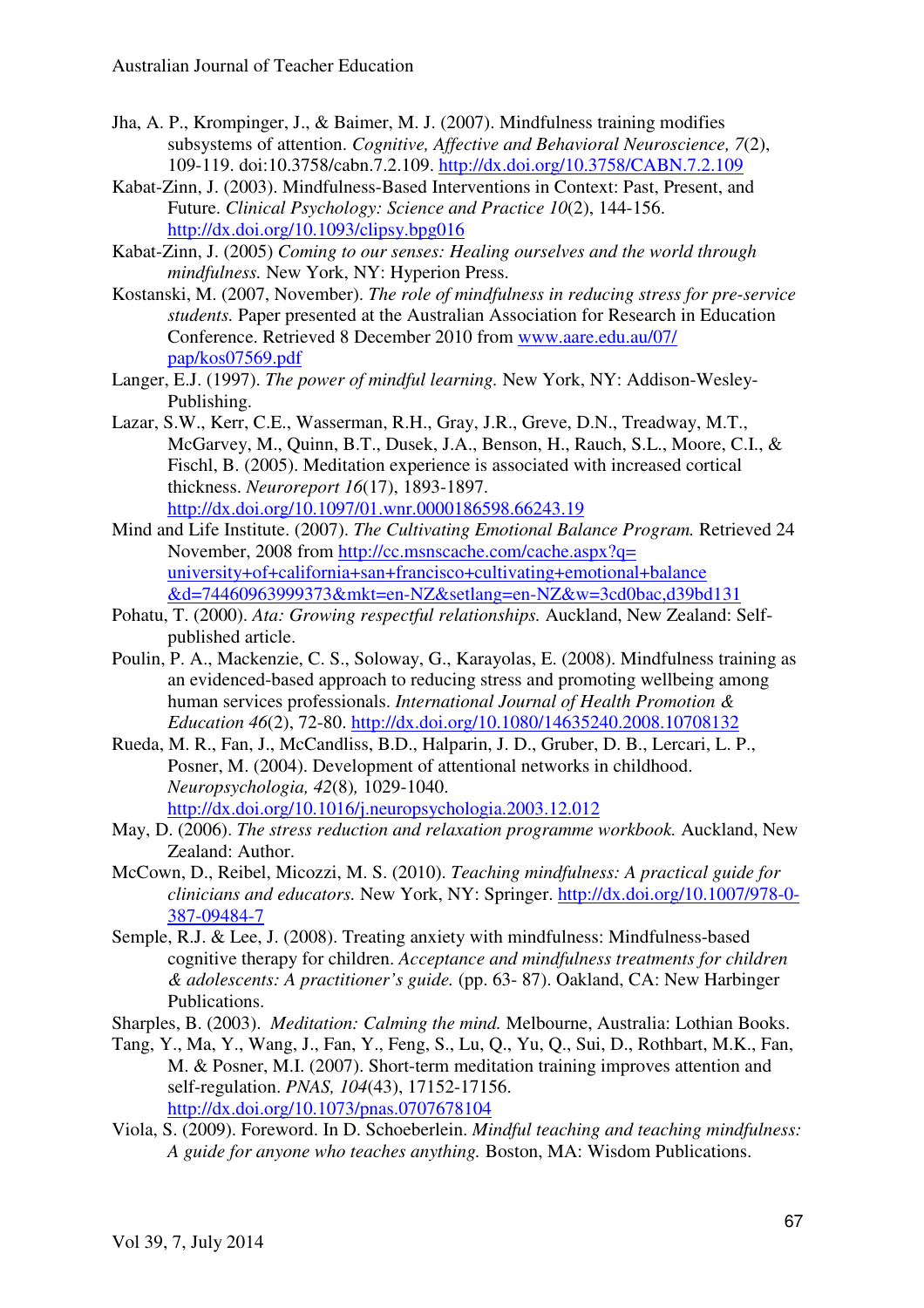- Willis, J. (2007). *Introduction to ME: Mindfulness Education program.* Vancouver, Canada: Goldie Hawn Foundation.
- Yook, K., Lee, S.-H., Ryi, M., Kim, K.-H, Bhoi, T. I., Suh, S. Y., et al. (2008). Usefulness of mindfulness-based cognitive therapy for treating insomnia in patients with anxiety disorders. *Journal of Nervous and Mental Disease, 196*(6), *501-503.*  http://dx.doi.org/10.1097/NMD.0b013e31817762ac
- Zajonc, A. (2006). Love and knowledge: Recovering the heart of learning through contemplation. *Teachers College Record 108*(9), 1742-1759. http://dx.doi.org/10.1111/j.1467-9620.2006.00758.x
- Zajonc, A. (2009). *Meditation as contemplative inquiry: When knowing becomes love.* Great Barrington, MA: Lindisfarne Books.
- Zyklowska, L., Ackerman, D., Yang, M., Futrell, J., Horton, N., Hale, T. S., Pataki, C., & Smalley, S. (2008). Mindfulness meditation training in adults and adolescents with ADHD: A feasibility study. *Journal of Attention Disorders, 11*(6), 737-746. http://dx.doi.org/10.1177/1087054707308502